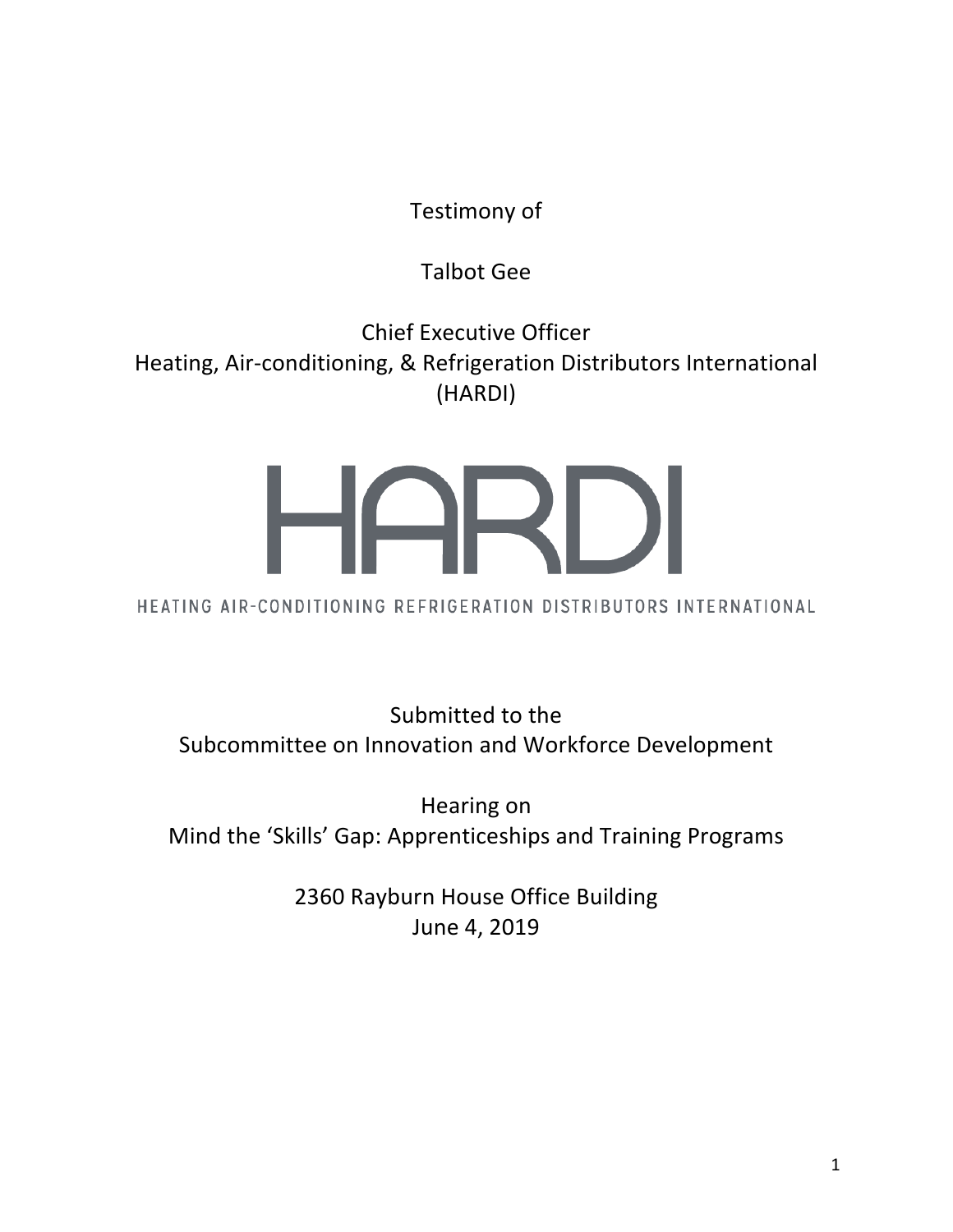Thank you for this opportunity to provide input on an important issue that affects many industries across the country. My name is Talbot Gee and I am the Chief Executive Officer of Heating, Air-conditioning, & Refrigeration Distributors International (HARDI), a trade association representing wholesale-distributors of heating, ventilation, air-conditioning, and refrigeration (HVACR) equipment, parts, supplies and controls.

HARDI is comprised of approximately 1,000 member companies, nearly 500 of which are U.S.–based wholesale distribution companies. More than 80 percent of HARDI's distributor members are classified as small businesses that collectively employ over 40,000 U.S. workers, representing more than \$35 billion in annual sales and an estimated 85 percent of the U.S. wholesale distribution market of HVACR products. HARDI members do business in every U.S. congressional district. Recently, 85 HARDI members came to Washington, DC to discuss issues important to our industry with legislators. One issue we have constantly discussed on Capitol Hill is the lack of qualified workers in the HVACR industry.

### The Skills Gap in the HVACR Industry is Growing

 

The HVACR industry is vital to Americans' everyday lives. We supply the products that keep homes and businesses cool in summer and warm in winter. Our industry also supplies the commercial refrigeration used in a variety of industries ranging from the production, storage, and preparation of food and beverages to scientific research in hospitals and universities. The demand for jobs in the HVACR industry is also growing. According the the Bureau of Labor Statistics demand for HVACR mechanics and installers will grow at 15 percent between 2016 and 2026, twice the growth rate of all jobs.<sup>1</sup> This job growth is also accompanied by growing

<sup>&</sup>lt;sup>1</sup> U.S. Bureau of Labor Statistics, U.S. Department of Labor Statistics, *Heating, Air Conditioning, and*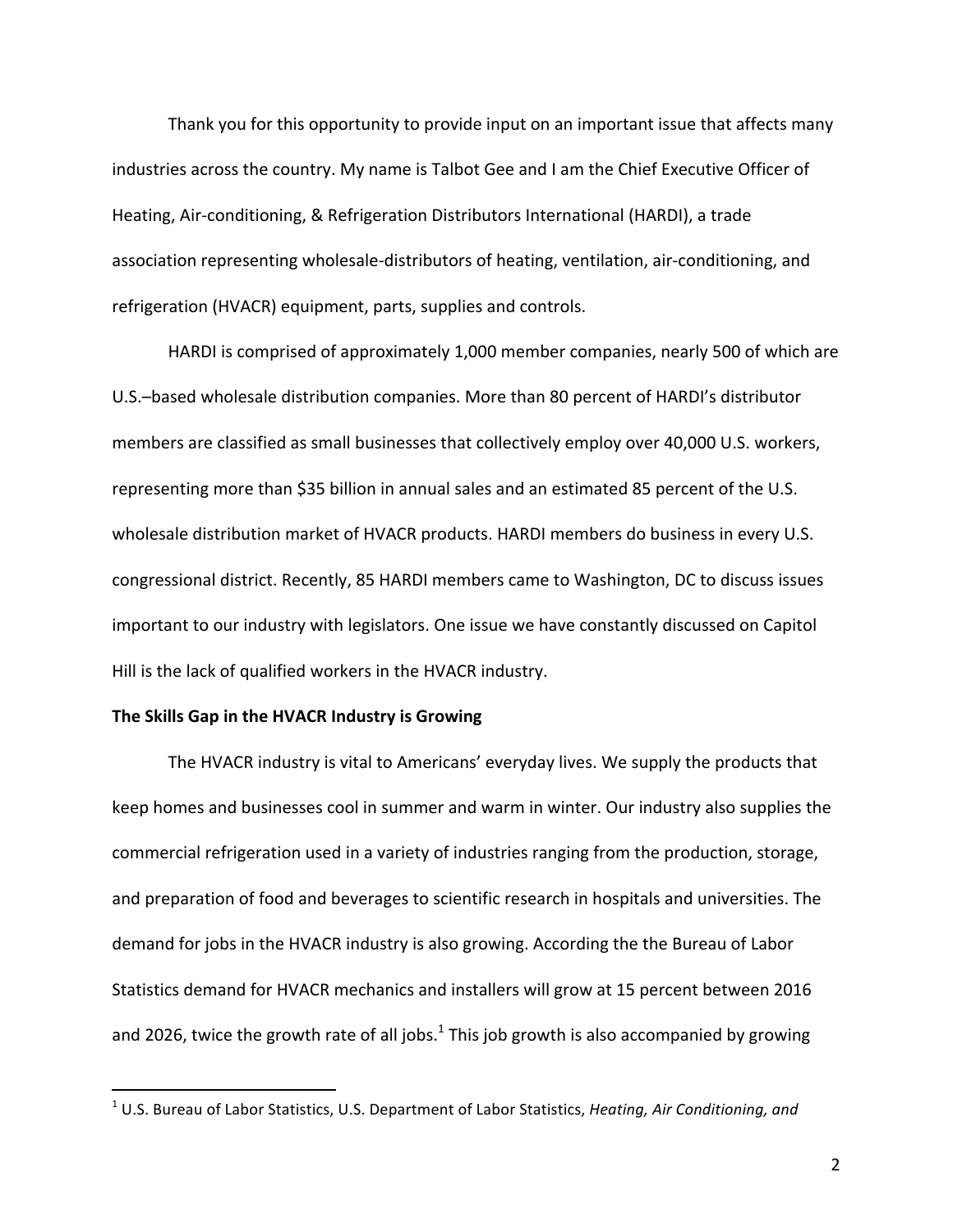wages, the median wage in 2018 was \$47,610,<sup>2</sup> nearly 50 percent higher than the median individual wage in the United States.<sup>3</sup> This growth of installers and mechanics must be matched with more workers to supply the products through wholesale distribution, additional manufacturing both domestically and abroad, and more engineers to design new equipment to meet changing customer needs. While many view HVACR as a low-to-medium skill industry, the industry as a whole needs workers ranging from high school graduates to advanced STEM degrees. Without systematic changes to how potential employees enter the industry, HVACR will not have enough employees to meet demand, and the employment gap will begin with technicians who install and repair HVACR equipment.

The need for technicians will ripple through every layer of the HVACR industry. Lack of workers will lead to increased labor costs for home builders, reduced sales for distributors, and a changing market for manufacturers. Perhaps the most important negative result will be airconditioning becoming more expensive for middle class families, potentially moving it from a staple technology to a luxury item.

One of the most common statistics reported across the industry is that 25 percent of the technician workforce will reach retirement age by 2020. Additionally, the increased demand for air-conditioning will lead to a job growth rate of 15 percent.<sup>4</sup> Based on the predicted losses due

*Refrigeration Mechanics and Installers.* 30 May 2019. www.bls.gov/ooh/installation-maintenance-andrepair/heating-air-conditioning-and-refrigeration-mechanics-and-installers.htm.  $2$  ibid

 $3$  Federal Reserve, Economic Data, Real Median Personal Income in the United States, 31 May 2019, https://fred.stlouisfed.org/series/MEPAINUSA672N.

<sup>&</sup>lt;sup>4</sup> U.S. Bureau of Labor Statistics, U.S. Department of Labor Statistics, *Heating, Air Conditioning, and Refrigeration Mechanics and Installers.* 30 May 2019. www.bls.gov/ooh/installation-maintenance-andrepair/heating-air-conditioning-and-refrigeration-mechanics-and-installers.htm.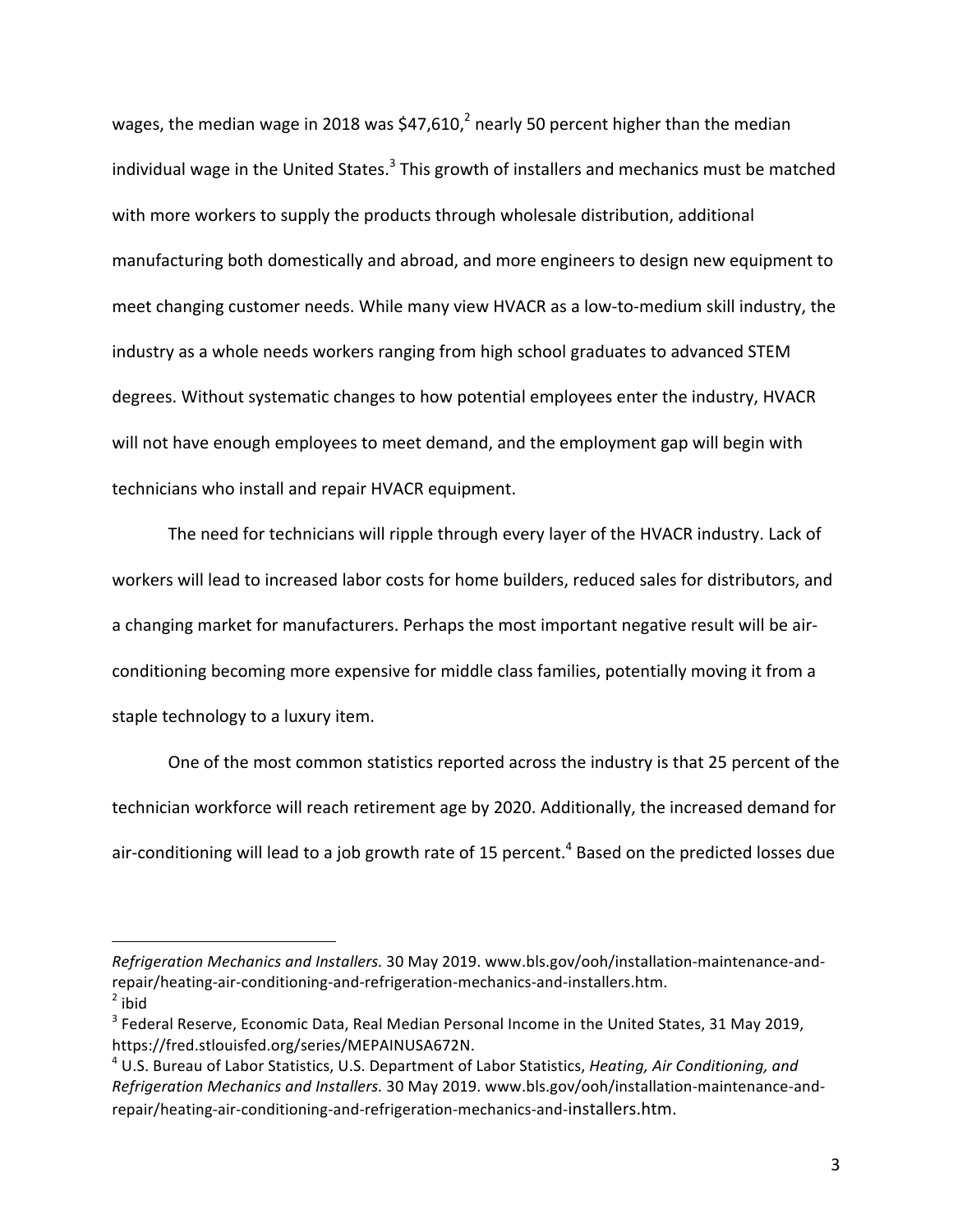to retirement and growth in demand, the HVACR industry will face a shortfall of more than 115,070 workers by 2022 (Figure 1). $5$ 



*Figure 1: Projected Workforce Gap for HVACR Technicians in 2022*

Even given the large number of opportunities, there is a lack of potential employees searching for careers in the HVACR industry. In a survey of HVACR instructors and administrators, 56 percent reported their programs were under-enrolled while only 10 percent reported their programs were over-enrolled (Figure 2).<sup>6</sup> This reported lack of demand stems in part from the lack of information about the industry shared with students by the industry, trade schools, parents, and guidance counselors.

HVACR plays an important role in our everyday lives, but is one of the least thought about industries when students begin to look for careers. Only 3 percent of students are "extremely" or "very" aware of jobs in the HVACR industry, while 54 percent are "not at all"

<sup>5</sup> HVACR Workforce Development Foundation, *The Next Generation of HVACR Installers and Technicians,* September 2015.

www.careersinhvacr.org/Portals/\_Appleseed/documents/Supply%20ReportExecutive%20Summary%20L abor%20Report.pdf

 $6$  ibid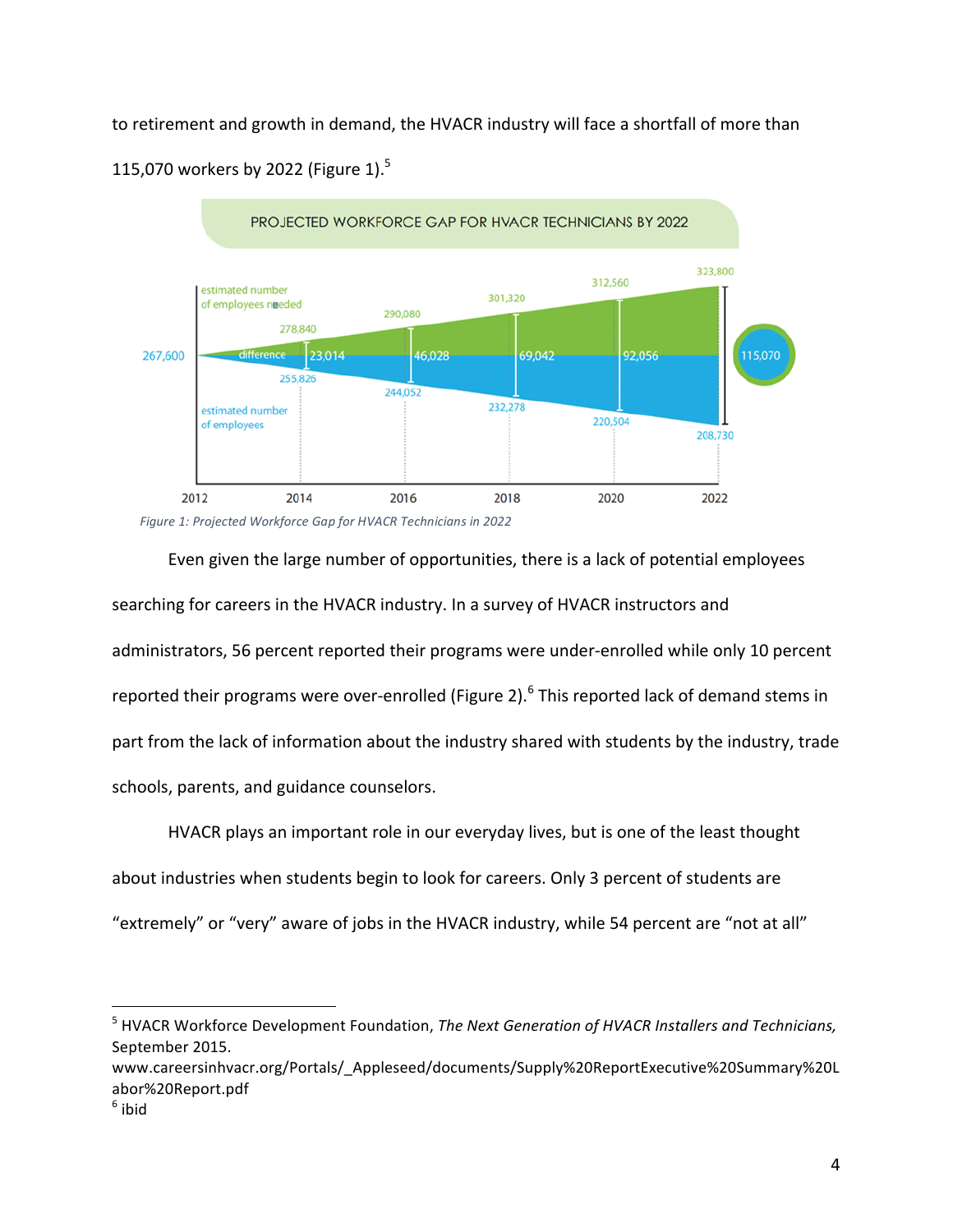aware.<sup>7</sup> With such a steep lack of awareness about the industry, and the trades in general, it is difficult for students to find their way into well paid middle-skill careers in industries such as HVACR. 



Figure 2: HVACR Program Enrollment Capacity

## **Using New Media to Reach Potential Employees**

"Everybody says you should try college; you should at least try it. Which is a nice thought, but it's a really expensive thought." <sup>8</sup> This is the quote that starts the documentary "Hot Commodity" commissioned by HARDI with the purpose of attracting students and potential employees to the HVACR industry. HARDI premiered the documentary at our annual conference in December and we expect the film to be available on Netflix later this year. The documentary spotlights members from across the HVACR distribution and technician community while promoting the wide variety of jobs available in the industry that do not require a four-year degree but still provide a quality income and work-life balance. More

<sup>&</sup>lt;sup>7</sup> EGIA Foundation, *Bridging the HVAC Employment GAP*, 2018, https://egiafoundation.org/report.

<sup>&</sup>lt;sup>8</sup> HARDI, *Hot Commodity*, Trailer, 2018. www.vimeo.com/298687332.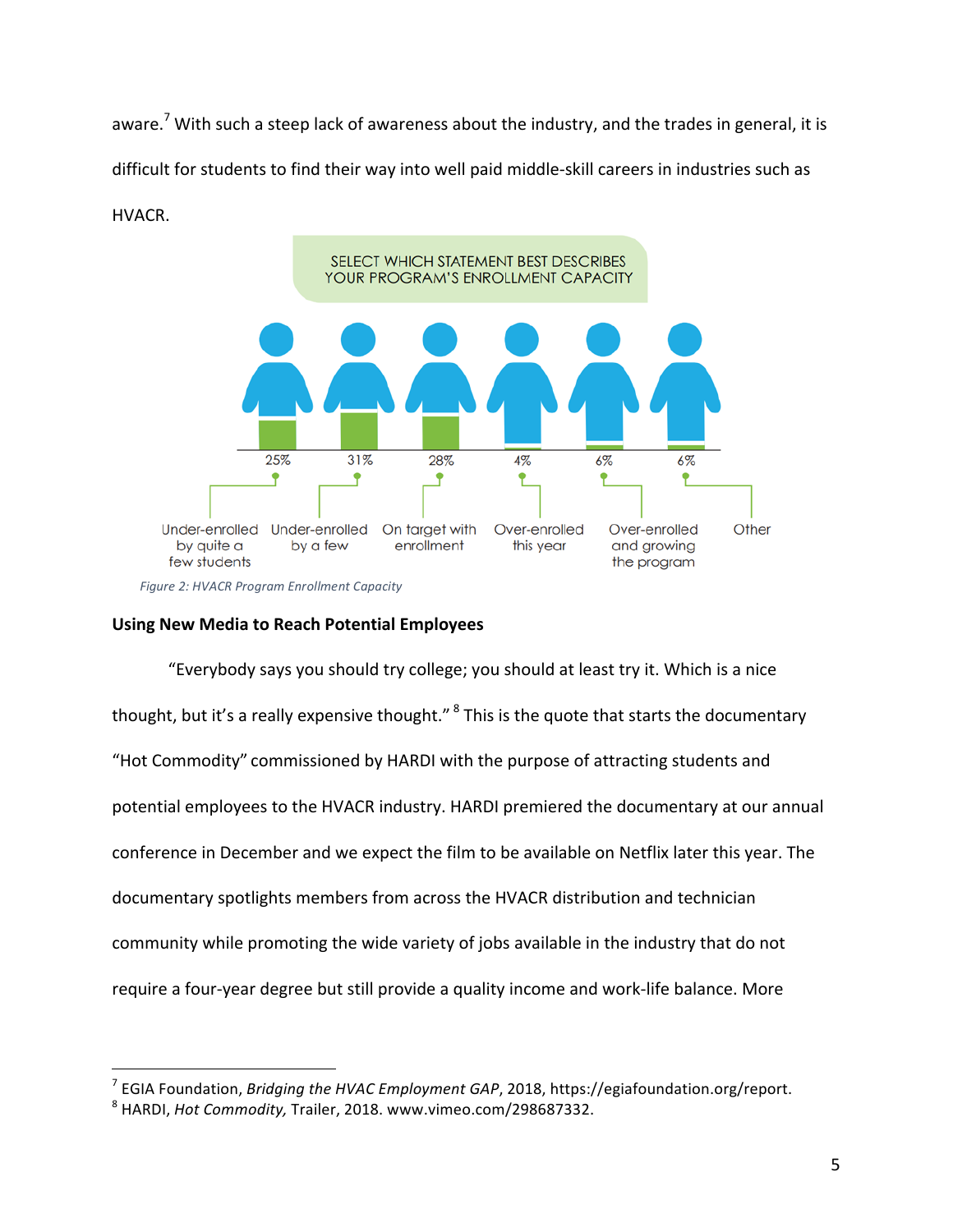information about HARDI's workforce recruitment initiative and the documentary can be found at www.hardinet.org/workforce-recruitment/.

A survey of owners of contracting companies specializing in HVACR identified several negative public perceptions about the industry that could lead a potential employee away from a career in HVACR. In addition to negative perceptions about the industry, two of the most common perceptions were based on the bias that students must go to college: education focuses students on a four-year degree and all "good" jobs require a college degree (Figure 3).<sup>9</sup> This bias towards college and away from trades has lead to a lack of awareness of the industry and is preventing students from entering HVACR. Without changing the bias away from trades there will be no way to prevent the growing skills gap.

An additional survey found that the top five career characteristics are easily attainable



*Figure 3: Negative Perceptions Biasing the Choice to Pursue a Trade Career* 

 $9$  EGIA Foundation, Bridging the HVAC Employment GAP, 2018, www.egiafoundation.org/report.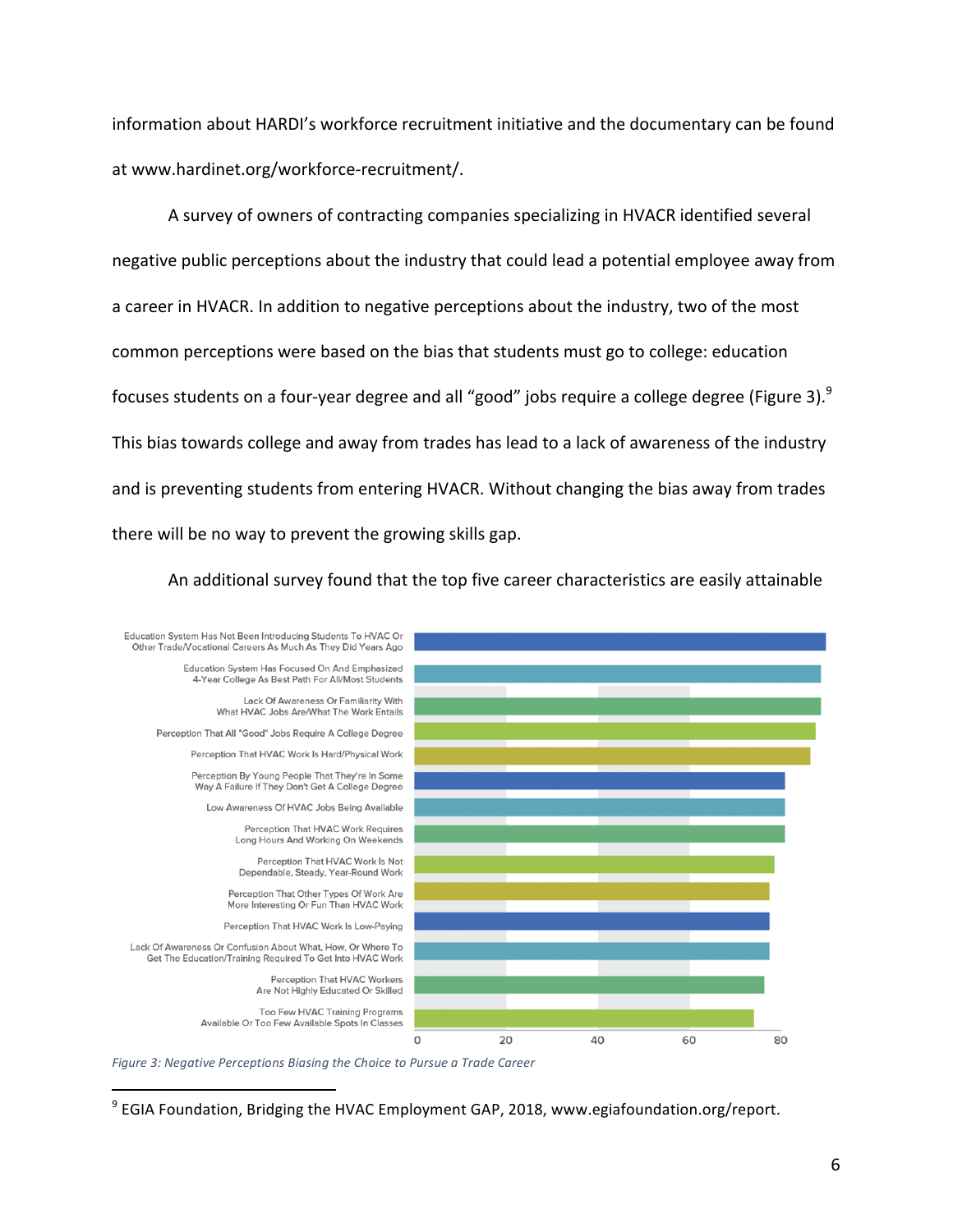in the HVACR industry. According to students and parents surveyed, the top five characteristics students are looking for in a future career include: something the student is interested in, good job security, offers steady year-round work, good opportunities for advancement, and good potential for increasing earnings (Figure 4).<sup>10</sup> A similar survey of HVACR contractors found several corresponding attributes including: easy to get started in and provide growth and advancement, in demand and available anywhere in the U.S., able to provide good job security/stability, and steady year-long work opportunities. Given these positive attributes, it is easy to see why students who enter apprenticeships and training programs have high rates of



Figure 4: Top 5 Career Characteristics From Students and Parents

retention in the industry.

#### Apprenticeships and training programs are better at retaining students than four year

#### **colleges**

According to the Department of Labor, less than 30 percent of college graduates plan to have the same job three years after graduation, while registered apprenticeships have an 89 percent retention rate three years after completion.<sup>11</sup> Additionally, more than 90 percent of individuals completing an apprenticeship retain employment.

  $10$  ibid

<sup>&</sup>lt;sup>11</sup> U.S. Department of Labor, Apprenticeships ROI Research and Statistics, www.apprenticeshipusa.workforcegps.org/-

<sup>/</sup>media/Communities/21stcenturyapprenticeship/Files/Apprenticeship-ROI-Research-and-Statistics.ashx?la=en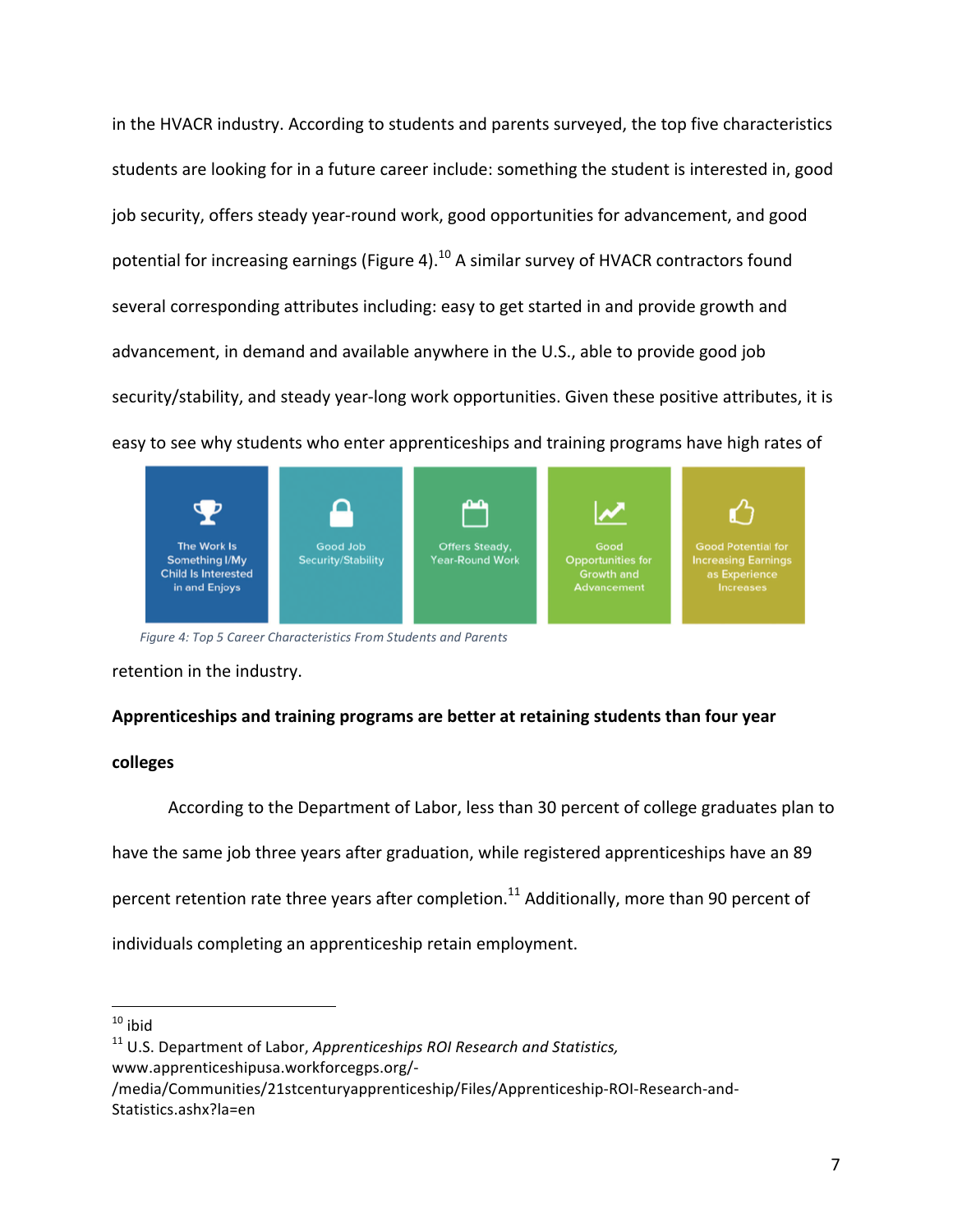Training programs also maintain high completion rates and result in employment in the HVACR industry. According to a survey by the HVACR Workforce Development Foundation, only 16 percent of students fail to complete the course without attaining employment in the field.<sup>12</sup> Some training programs also offer high school students the ability to graduate with a professional certificate upon completion of high school allowing students to enter the workforce at a younger age.

#### **Bias Against Trades Prevents Quality Candidates from Entering HVACR**

Contractors and educators have pointed to perceived stereotypes against the trades as one reason there are a lack of qualified candidates entering the industry. Far too often mass media portrays students entering trade schools as troubled and lesser academically than their four-year college peers. The push for students to go to college has caused nearly a third of middle skilled positions to seek candidates with an unneeded bachelors degree.<sup>13</sup> This upcredentialing puts pressure on students to seek out the four-year college path when more than 80 percent of job opportunities in HVACR do not require a bachelors degree.

Students also receive pressure from parents to attend college. According to one survey, "51 percent of parents expect their child to attend a four-year college."<sup>14</sup> When students are asked a similar question, 61 percent expect to attend a four-year college while only 10 percent

<sup>&</sup>lt;sup>12</sup> HVACR Workforce Development Foundation, *The Next Generation of HVACR Installers and Technicians,* September 2015, 

www.careersinhvacr.org/Portals/\_Appleseed/documents/Supply%20ReportExecutive%20Summary%20L abor%20Report.pdf

<sup>&</sup>lt;sup>13</sup> HVACR Workforce Development Foundation, *Heating Up: The Sweltering Demand for Heating, Ventilation, Air Conditioning, and Refrigeration Workers, July 2015,* 

www.careersinhvacr.org/Portals/\_Appleseed/documents/Demand%20ReportHeating%20Up%20- %20The%20Sweltering%20Demand%20for%20HVACR%20Workers.pdf

 $14$  EGIA Foundation, Bridging the HVAC Employment GAP, 2018, www.egiafoundation.org/report.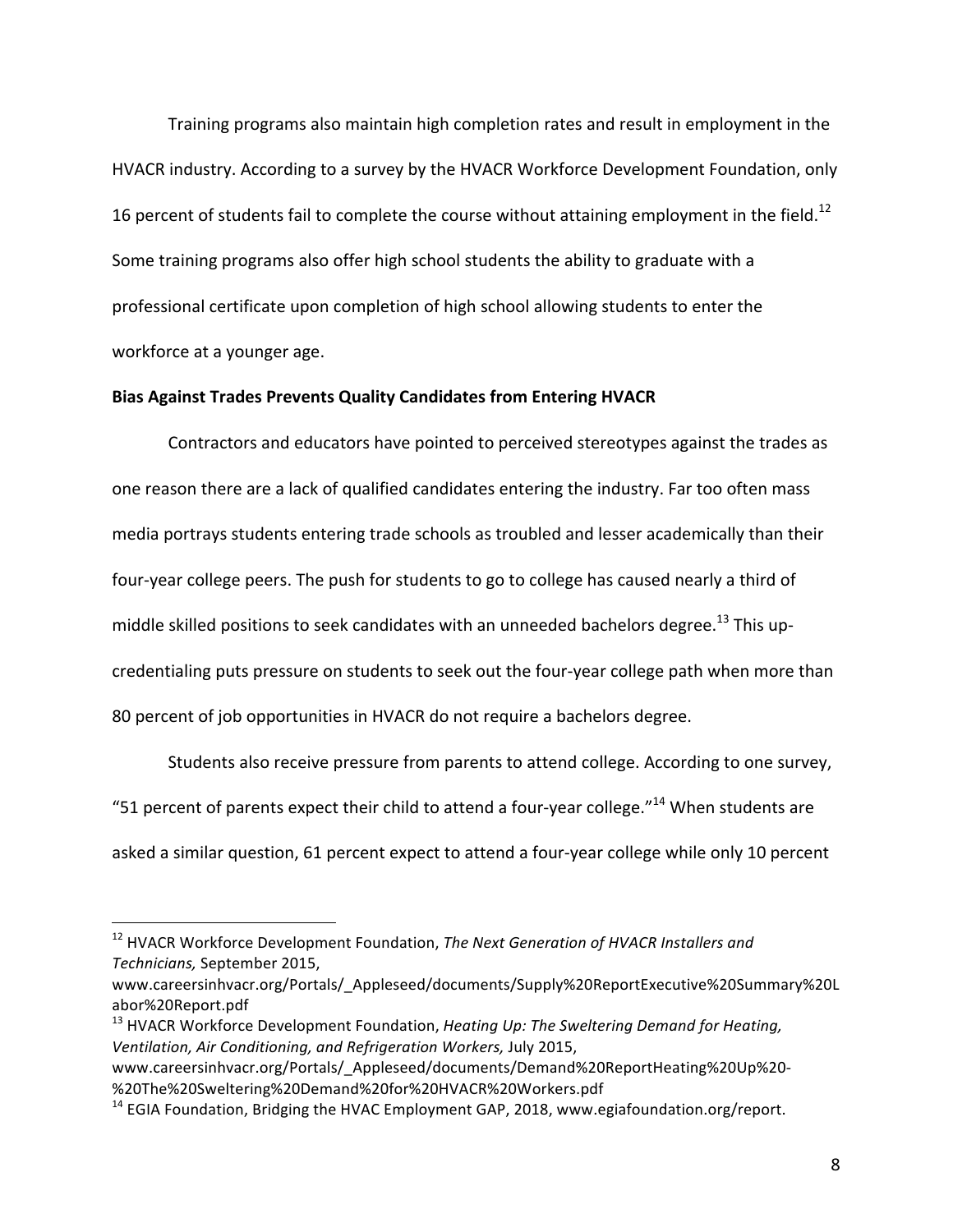expect to attend a trade school.<sup>15</sup> Educators have long touted the benefits of a college degree, and rightly stated that college graduates earn more than their peers with a high school diploma or G.E.D., unfortunately less than half of students admitted to a four-year program actually graduate.<sup>16</sup> Moving more students into well paid trades could reduce this dropout rate.

With so many students pursuing college, many of the remaining candidates are underprepared for work in HVACR. According to one survey, 63 percent of students lack math and critical thinking skills, 54 percent lacking general education readiness, and 32 percent lack verbal communication skills.<sup>17</sup> This lack of basic skills requires many training programs to teach skills to bring students to a level where they can be effective in learning the trade. This remedial education delays students from entering the workforce and further reinforces the stereotype that trade schools are for student struggling academically.

Another source of students entering training programs are considered "second-career adults." These students are between 22 and 29 years old with a majority changing from their original career path.<sup>18</sup> A survey of contractors found that 31 percent had a four-year degree, unfortunately it did not report how many degrees were in unrelated fields.<sup>19</sup> Removing the bias from trades would allow more students to choose HVACR as a first career path.

### **Businesses Promote HVACR Industry Locally**

 

The tightening labor market has made it even more important for small businesses to

 $15$  ibid

<sup>&</sup>lt;sup>16</sup> National Center for Education Statistics, Digest of Education Statistics, Graduation rate from first *institution* attended for first-time, full-time bachelor's degree- seeking students at 4-year postsecondary *institutions,* https://nces.ed.gov/programs/digest/d17/tables/dt17\_326.10.asp

 $17$  EGIA Foundation, Bridging the HVAC Employment GAP, 2018, www.egiafoundation.org/report.

 $18$  ibid

 $19$  ibid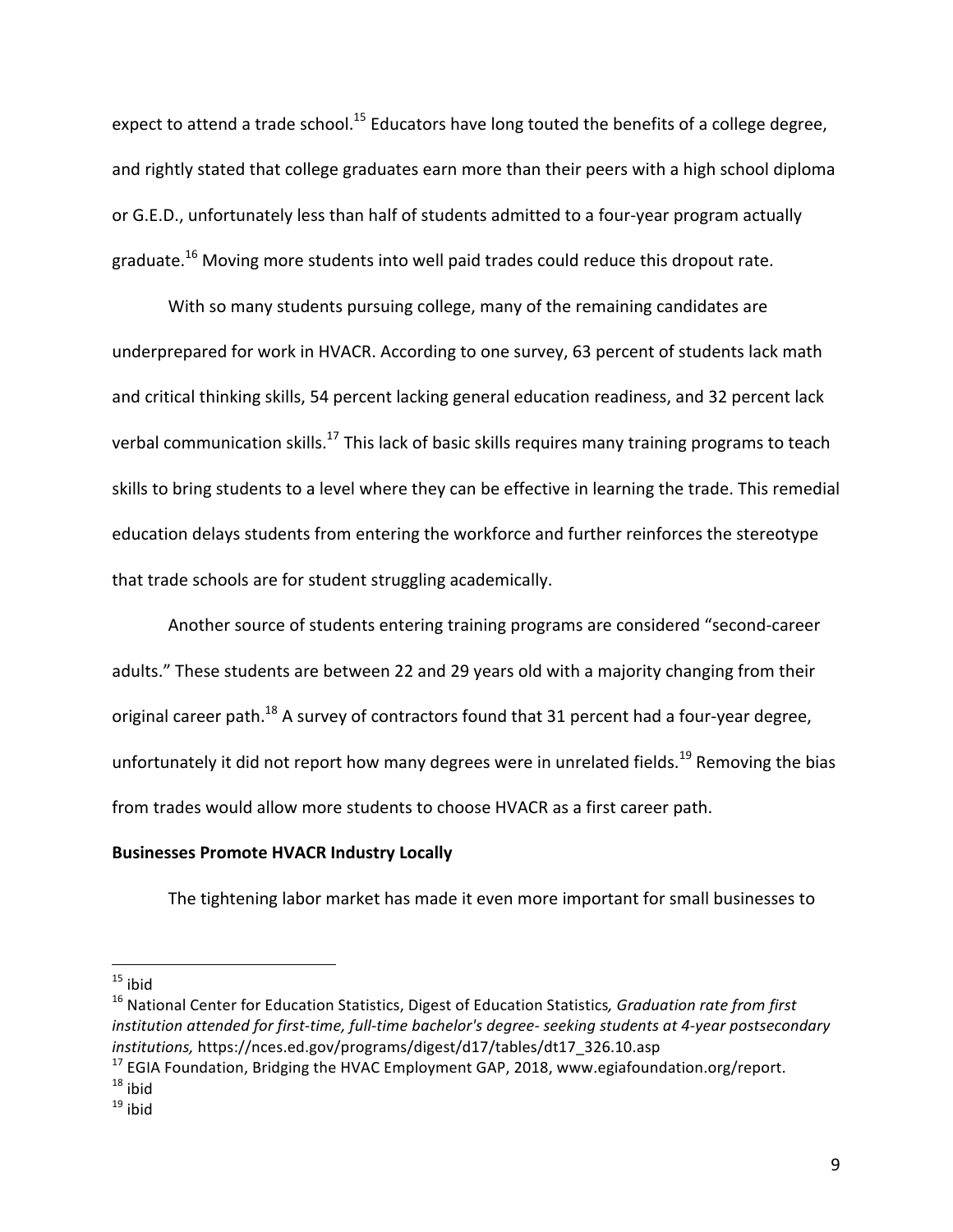recruit students as early as possible into the HVACR industry. Several HVACR businesses have developed programs to bring students into the HVACR industry:

- 1) DiFilippo's Service, Wayne, Pennsylvania (Pennsylvania 6<sup>th</sup> Congressional District)
	- a) Difilippo's Service has expanded their presence at job fairs with the intention of educating more students and parents on the benefits of working in the HVACR industry. DiFilippo's works directly with Chester County Technical College and local high schools' Cooperative Education Programs to find apprentices. Qualified applicants are invited to tour the office and state of the art training facility. Once an applicant joins an individual or group training program they are able to use a mix of classroom time for learning theory and lab work to develop hands on skills. Apprentices also utilize outside classes for specialized training. After finishing their classroom education, apprentices participate in extensive hands-on training with experienced technicians.<sup>20</sup>
- 2) Auer Steel & Heating Supply Company, Milwaukee, Wisconsin (Wisconsin 4<sup>th</sup> Congressional District)
	- a) Auer Steel utilizes local high school technical education programs to create a pipeline of interested students in HVACR. Auer Steel Director of Business Development Jon Hirsch has presented to over 5,000 high school students and led over 250 in-classroom presentations throughout Wisconsin and Minnesota. Auer Steel has also developed and launched a five day "Intro to HVAC" training at Horlick High School in Racine, WI which introduces students to careers in HVAC and provides parents with materials explaining the benefits of working in HVACR. Partnering with technical education teachers through

<sup>&</sup>lt;sup>20</sup> Laura DiFilippo, President, Difilippo's Service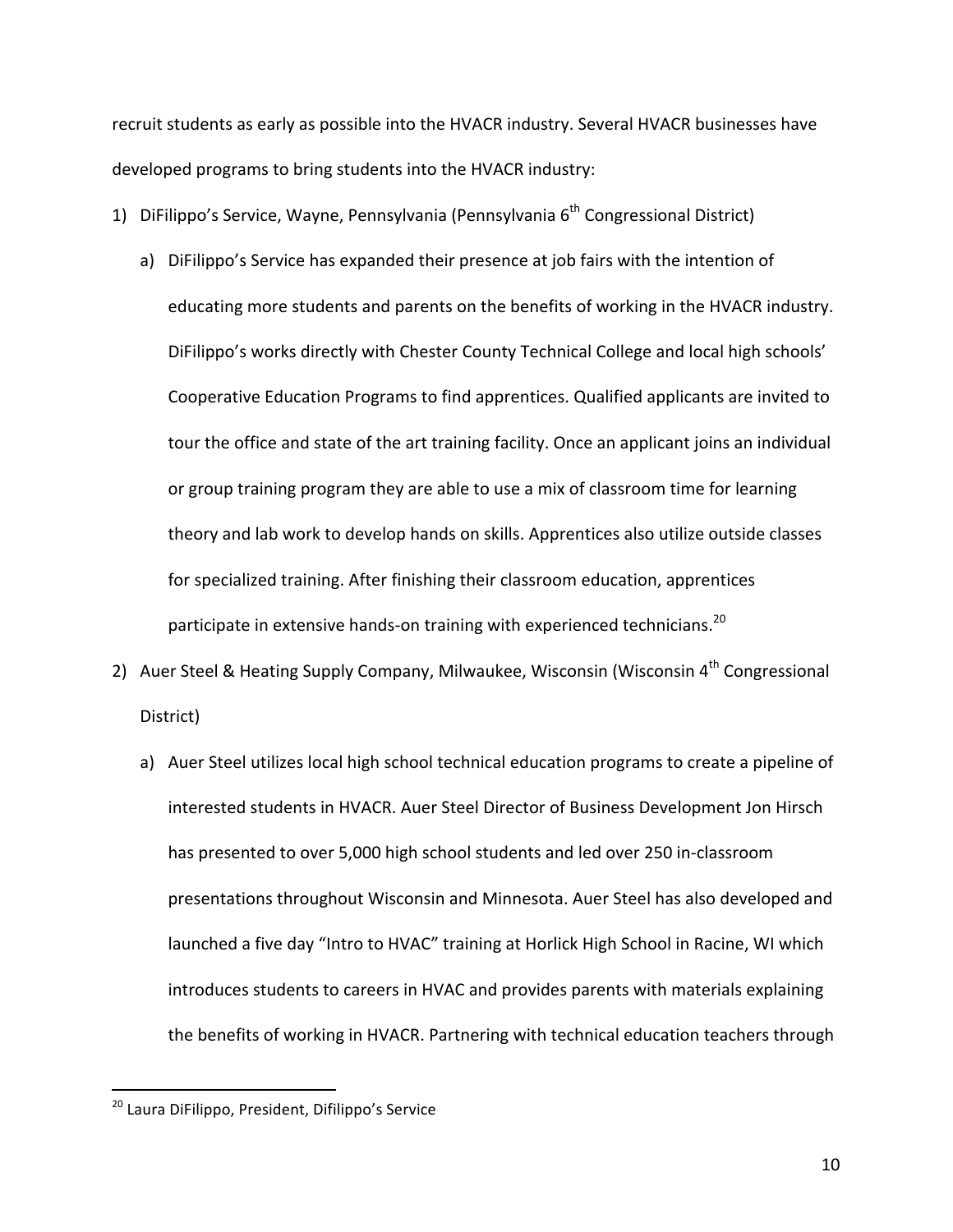the Wisconsin Technical Educators Association, Minnesota Tech Engineering Educators Association and 12 technical colleges, Auer steel has developed a pipeline to connect students with the HVACR industry. Auer Steel also helps high school seniors dual enroll and receive credit for graduation from local technical programs jumpstarting their careers in the industry. Finally, Auer Steel connects technical program graduates with employers across Wisconsin, Minnesota, and North Dakota to be placed in a career.<sup>21</sup>

3) Isaac Heating & Air Conditioning, Rochester, New York (New York 25<sup>th</sup> Congressional District)

a) Isaac Heating & Air Conditioning created Isaac University in 2001 as a way of increasing the technical capabilities of their employees. After seeing success educating employees, Isaac opened up the program to members of the public seeking careers in the industry. Today Isaac University employs a fulltime training director, a second fulltime instructor, and a part-time administrator to manage its 16 training programs. To further expand the program Isaac University created a "boot camp" where students with no experience attend 40 hours of paid training per week for 12 weeks with the guarantee of a fulltime position upon completion. Boot camp students may receive up to 18 credit hours with Monroe Community College towards an Associates Degree in HVAC Technology. Since 2015, 74 students have graduated from the boot camp with nearly 75 percent still working in the industry.<sup>22</sup>

**Congress can make Apprenticeships, Training Programs, and Jobs in HVACR more attractive** 

 $^{21}$  Jon Hirsch, Director of Business Development, Auer Steel & Heating Supply Co.

 $22$  Eric Knaak, Isaac Heating & Air Conditioning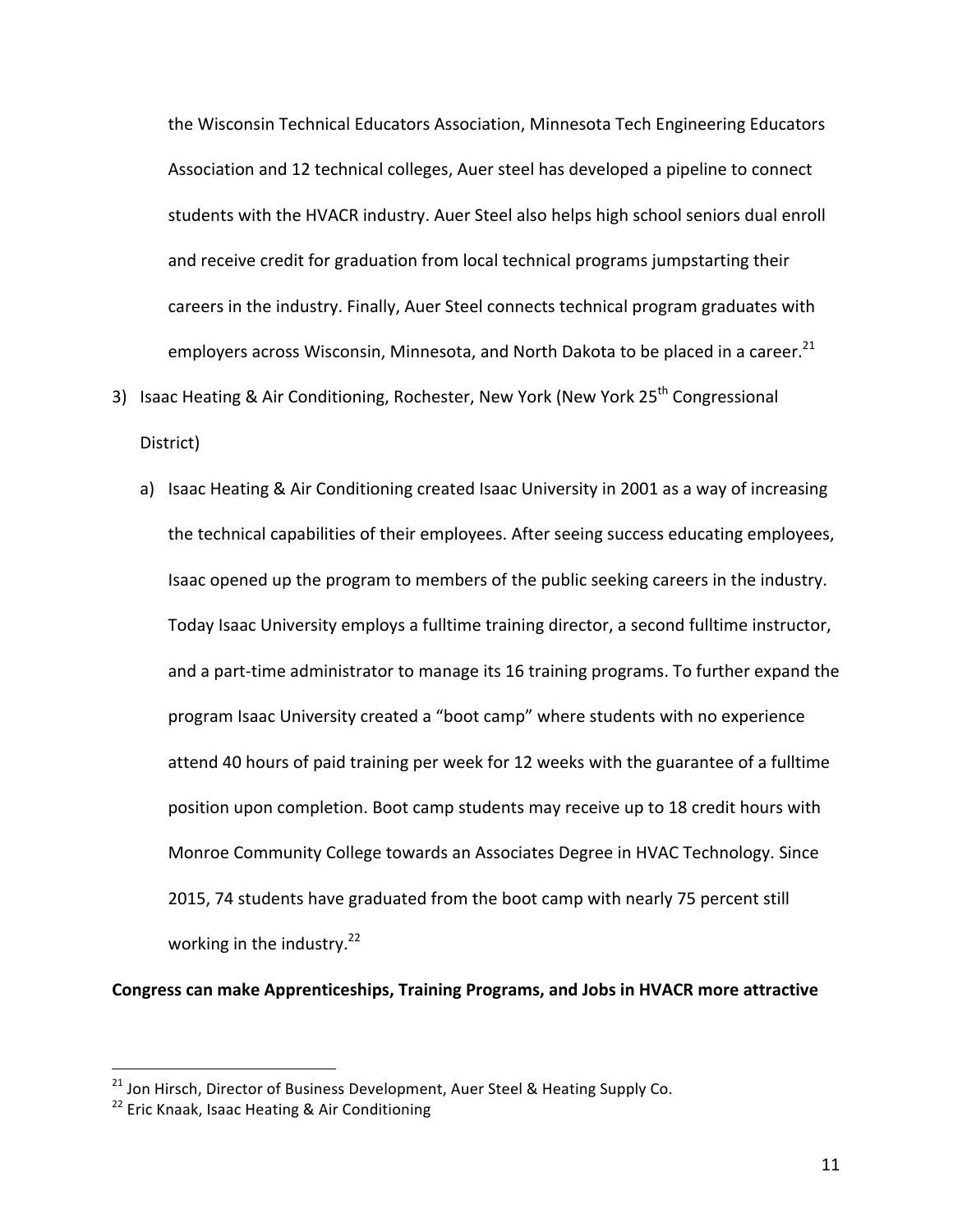HARDI is encouraged by progress that has been made in Congress and federal agencies to improve apprenticeships and technical programs, but more progress is needed. Last year, HARDI supported passage of the Strengthening Career and Technical Education for the 21st *Century Act* to reauthorize the Carl D. Perkins Career and Technical Education program, also known as Perkins V.<sup>23</sup> This legislation authorizes Congress to appropriate up to \$1.2 billion for local career and technical education programs. Increasing funding for these programs will help introduce students to the trades earlier. Starting on July 1, 2019, Perkins V allows local stakeholders, like HVACR distributors and technicians, to provide input on the curriculum used to teach students about the trades. States are also increasing funding for career and technical education, a recent Columbus Dispatch Editorial supported Lt. Governor Husted's request for \$69 million for workforce education to prepare students for careers in the trades.<sup>24</sup> HARDI encourages Congress to continue to fully fund this important program.

Another priority that will help attract students into apprenticeships is extending the use of 529 account funds to apprenticeship materials and tools. The House of Representatives recently passed legislation that includes a provision allowing 529 tax advantaged funds to be used for materials necessary for apprenticeships. This commonsense policy change will put apprentices on par with four-year college students using tax advantaged funds for college materials. HARDI encourages Congress to adopt language from the 529 OPTIONS Act<sup>25</sup> allowing

<sup>&</sup>lt;sup>23</sup> U.S. Congress, House, Strengthening Career and Technical Education for the 21st Century Act, HR 2353,  $115^{th}$  Congress,  $1^{st}$  session, www.congress.gov/bill/115th-congress/house-bill/2353 <sup>24</sup> Editorial Board, *Lawmakers should include workforce development in state budget, Columbus* 

Dispatch, 31 May 2019, www.dispatch.com/opinion/20190531/editorial-lawmakers-should-includeworkforce-development-in-state-budget

<sup>&</sup>lt;sup>25</sup> U.S. Congress, House, 529 OPTIONS Act, HR 2679, 116<sup>th</sup> Congress, 1<sup>st</sup> session, www.congress.gov/bill/115th-congress/house-bill/2679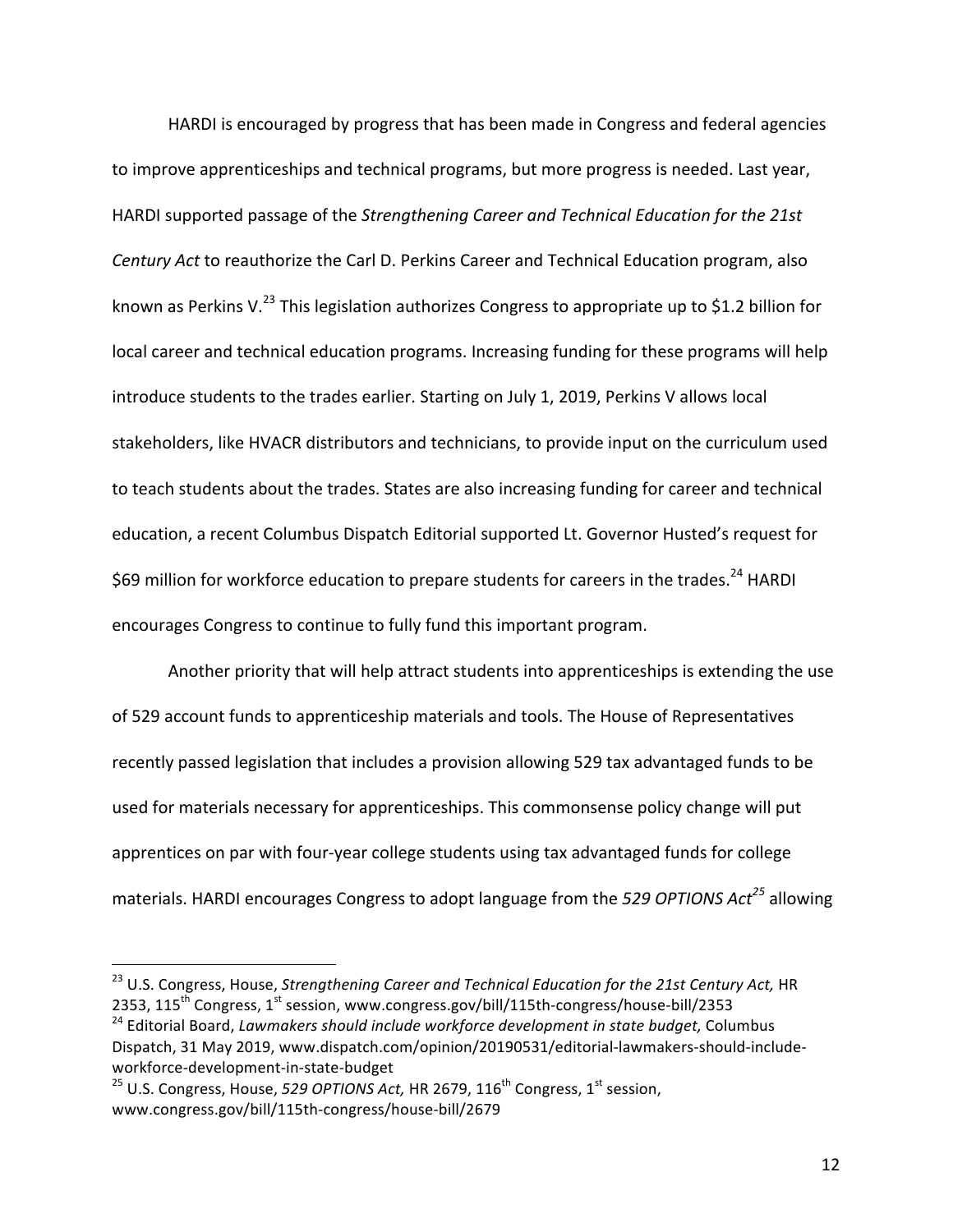apprentices to use 529 funds for apprenticeship materials and tools.

HARDI also supports legislation that allows employers to offer more flexibility to employees. HARDI has long supported the *Working Families Flexibility Act*<sup>26</sup> which allows employees the option of receiving compensatory time (comp time) in lieu of overtime pay. Employers would be required to give workers the same value in comp time as overtime pay, meaning employees would receive one and a half hours comp time for every hour of overtime worked. Many HVACR distribution positions are well paid and do not require employees to work overtime to make ends meet, this added flexibility would be welcomed by potential employees. According to a Bently University study, 77 percent of millennials believe that a flexible work schedule would make them more productive (Figure 5).<sup>27</sup> As more technicians use smartphones and mobile devices to receive job notifications at all hours of the day, workers are no longer bound to the 9-to-5 routine. Allowing workers to receive comp time is an easy way to provide flexibility in the workplace that no longer follows set hour. HARDI encourages Congress



*Figure 5: Millennials are Seeking Flexibility in the Workplace*

<sup>&</sup>lt;sup>26</sup> U.S. Congress, Senate, *Working Families Flexibility Act*, S 1043, 116<sup>th</sup> Congress, 1<sup>st</sup> session, www.congress.gov/bill/116th-congress/senate-bill/1043

<sup>&</sup>lt;sup>27</sup> Bently University, *The Millennial Mind Goes to Work, October 2014*, www.bentley.edu/newsroom/latest-headlines/mind-of-millennial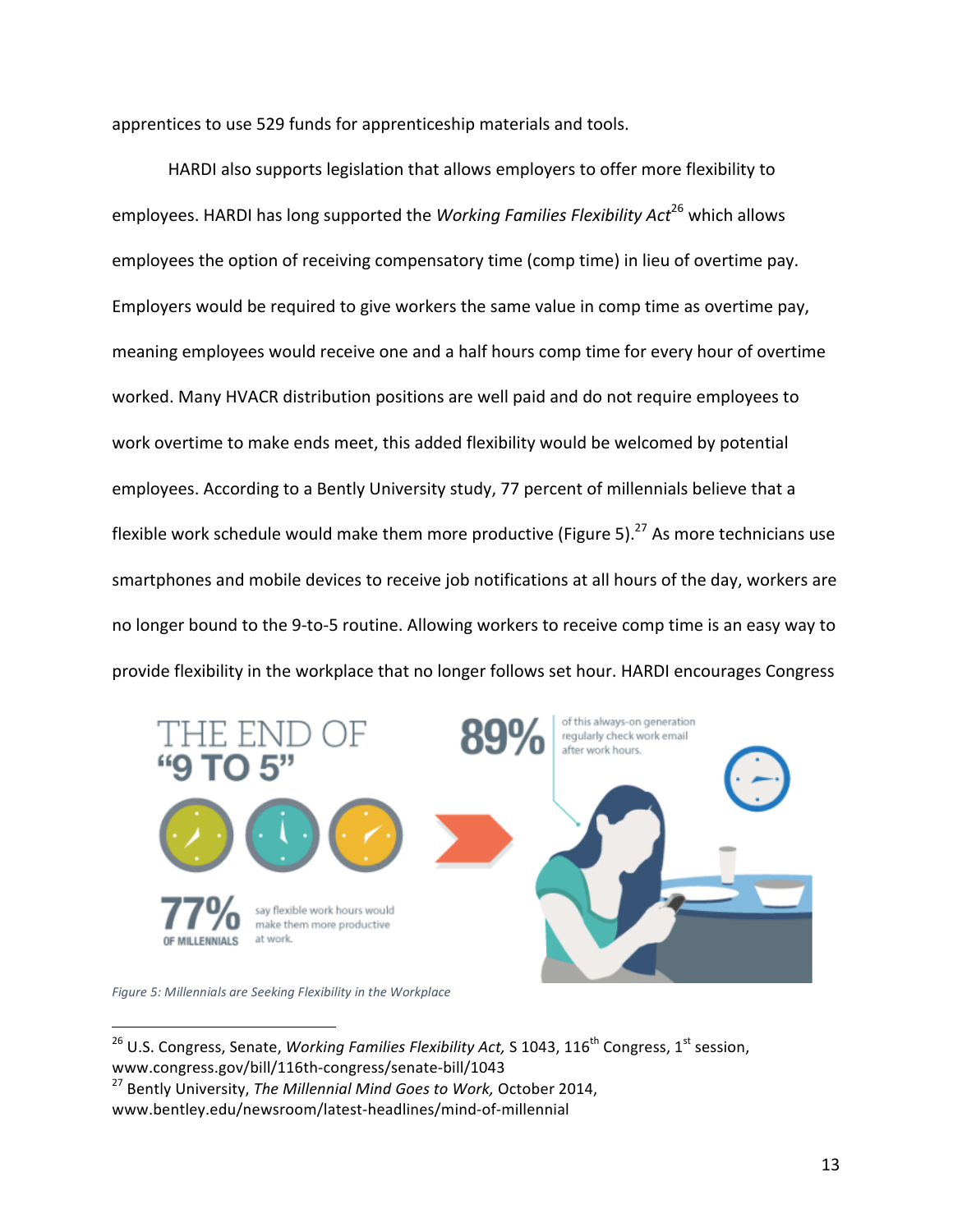to pass the *Working Families Flexibility Act*.

In addition to bills currently in Congress, HARDI supports recent actions by the Department of Labor to develop a pilot program for "Industry Recognized Apprenticeship Programs."<sup>28</sup> This program allows trade associations to recognize apprenticeship training programs without the requiring that the programs receive government approval. The current iteration is a pilot program that excludes construction apprenticeships. HARDI encourages Congress to work with the Department of Labor to develop the "Industry Recognized Apprenticeship Program" into a full program usable by all industries.

Lastly, HARDI is concerned recent technological developments are making regulations developed under the *Fair Labor Standards Act* (FSLA)<sup>29</sup> burdensome by not accounting for modern technology. As an example, many distributors must currently police the use of work smartphones afterhours to prevent employees from working overtime without proper reporting. Under the current interpretation of FSLA, if an hourly employee answers a call or an email from a customer and does not report it, the employer is legally liable for not paying the employee overtime. Millennials entered the workforce at a time when they are always connected and 89 percent report checking emails afterhours.<sup>30</sup> Since employers have no ability to prevent employees from answering their phones or checking email afterhours, other than setting a company policy it is difficult for employers to stay in compliance even while making

 $28$  U.S. Department of Labor. (2018). "Creating Industry-Recognized Apprenticeship Programs to Expand Opportunity in America" (Notice No. 3-18). Washington, DC: U.S. Department of Labor.

<sup>&</sup>lt;sup>29</sup> United States. 2011. The Fair Labor Standards Act of 1938, as amended. Washington, D.C., U.S. Dept. of Labor, Wage and Hour Division.

<sup>&</sup>lt;sup>30</sup> Bently University, *The Millennial Mind Goes to Work*, October 2014, www.bentley.edu/newsroom/latest-headlines/mind-of-millennial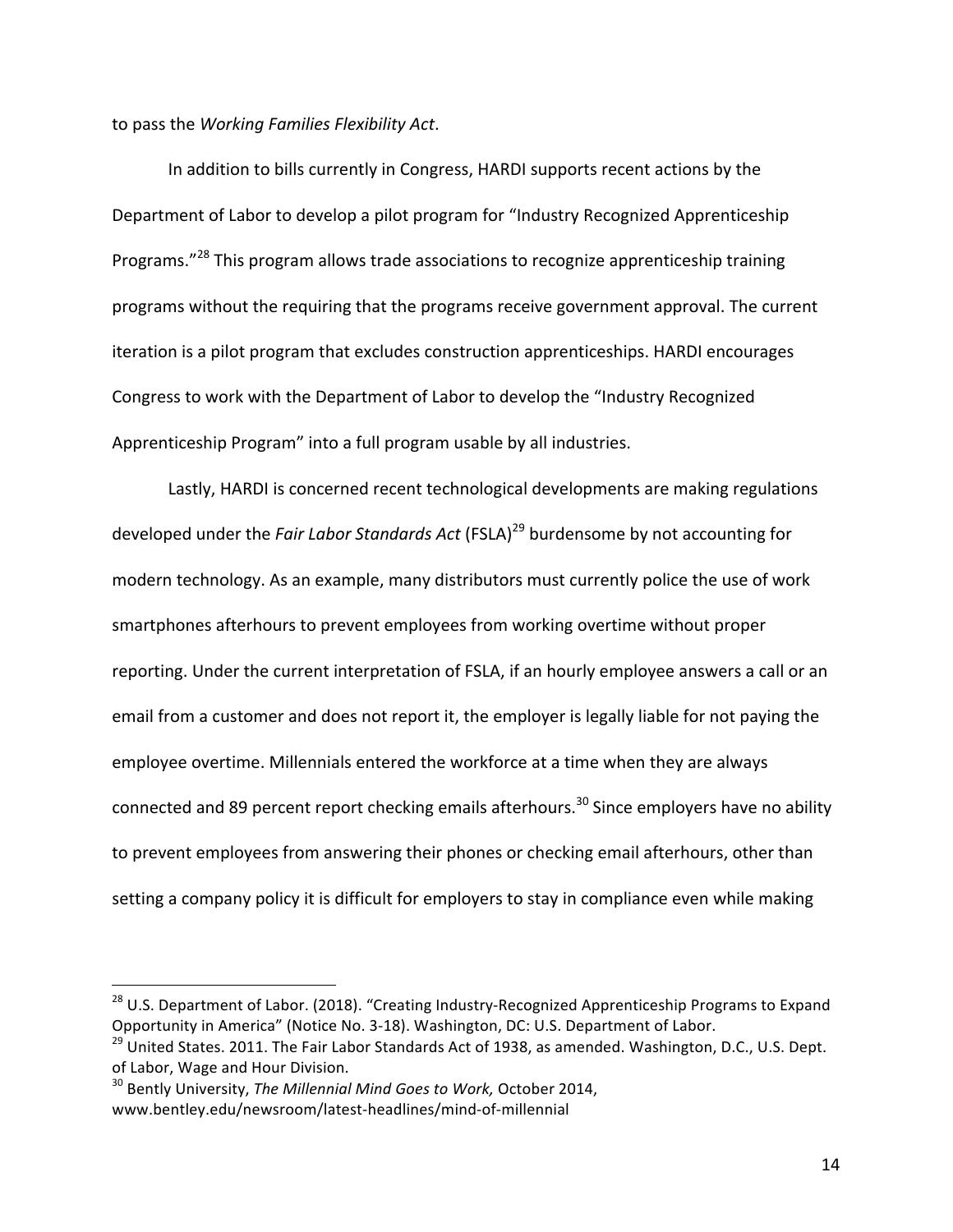every attempt to comply with FLSA. HARDI encourages Congress to make a deliberate evaluation of the *Fair Labor Standards Act.* Reviewing FLSA will ensure technology does not cause unwanted problems for small business owners while protecting the rights of workers. Congress should make recommendations for regulators to make changes if an Act of Congress is unnecessary.

#### **Conclusion**

HARDI once again thanks the Committee for holding a hearing on the importance of apprenticeships and trade programs in reducing the skills gap. Additional information on the technician skills gap is available from HARDI's industry partner trade associations: Air Conditioning Contractors of America and Plumbing-Heating-Cooling Contractors Association (PHCC). The HVACR industry is facing a drastic shortfall of technicians in a few short years unless more students and potential employees can be introduced to the industry. Apprenticeships and training programs work to bring employees into the HVACR industry, but without removing the bias away from trades not enough students will seek careers in HVACR. With some of the small changes recommended in this testimony it is possible to close some of the gap and HARDI encourages Congress to work together to pass these important changes.